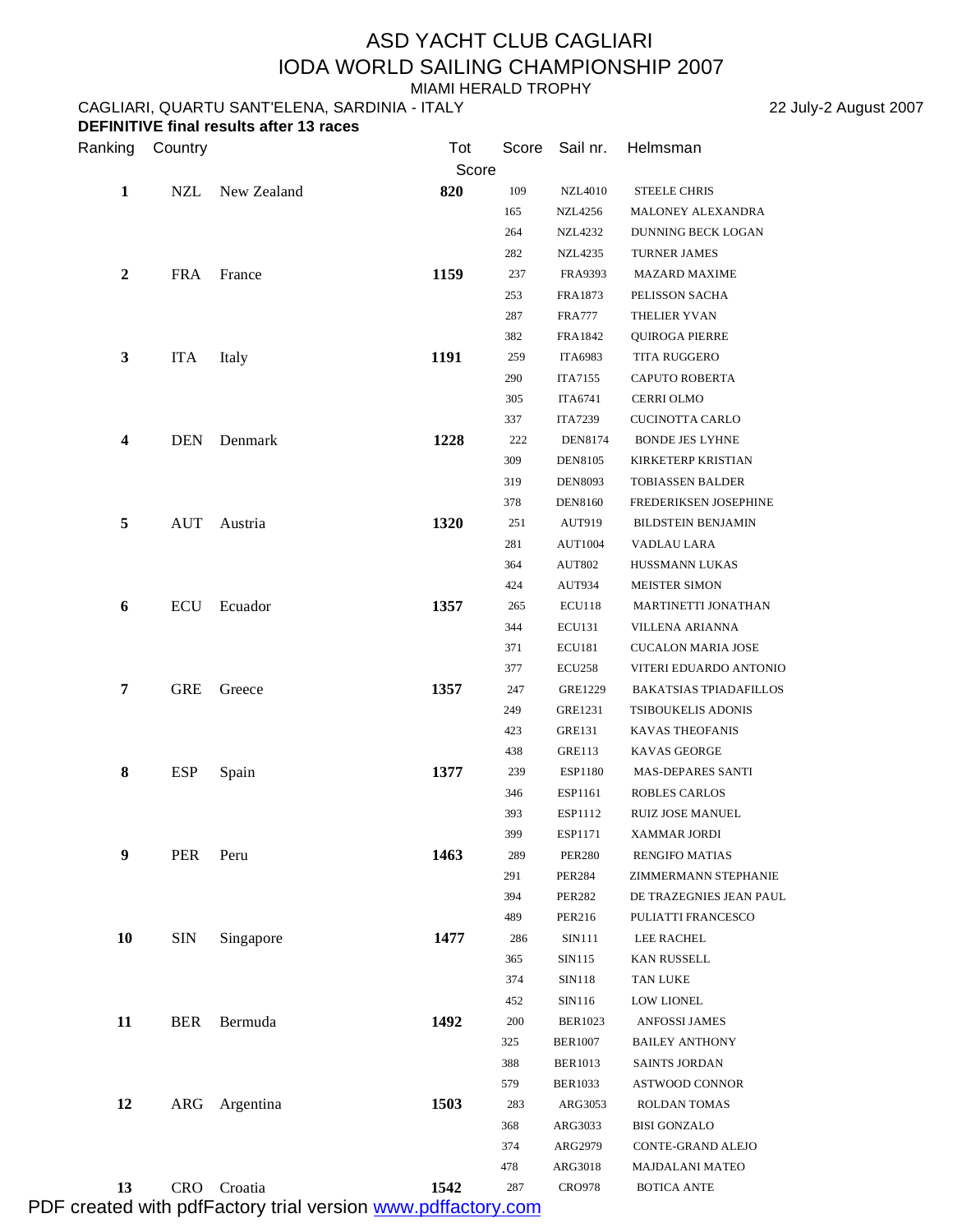|           |            |                    |      | 354 | CRO963         | PLENKOVIC BARTUL               |
|-----------|------------|--------------------|------|-----|----------------|--------------------------------|
|           |            |                    |      | 383 | CRO936         | KOMADINA BARTOL                |
|           |            |                    |      | 518 | <b>CRO892</b>  | <b>BACIC DOMINIK</b>           |
| 14        | <b>ISV</b> | U.S. Virgin Island | 1593 | 192 | <b>ISV8008</b> | <b>BARROWS IAN</b>             |
|           |            |                    |      | 293 | <b>ISV189</b>  | <b>COYLE ALEXANDER</b>         |
|           |            |                    |      | 504 | <b>ISV7003</b> | <b>BARNES NIKOLE</b>           |
|           |            |                    |      | 604 | <b>ISV2401</b> | <b>GIBBONS WILLIAM</b>         |
| 15        | <b>GBR</b> | Great Britain      | 1608 | 318 | GBR5556        | <b>SPARKS PHIL</b>             |
|           |            |                    |      | 339 | GBR5559        | <b>GRANT JAMES</b>             |
|           |            |                    |      | 468 | GBR5505        | TOWNROW CHRISTIAN              |
|           |            |                    |      | 483 | GBR5682        | <b>SMITH AARON</b>             |
| 16        | <b>PUR</b> | Puerto Rico        | 1692 | 281 | <b>PUR859</b>  | <b>APONTE IVAN</b>             |
|           |            |                    |      | 454 | <b>PUR5599</b> | NIGAGLIONI TORRES JOSÉ J.      |
|           |            |                    |      | 473 | PUR4557        | MONLLOR FERNANDO               |
|           |            |                    |      | 484 | <b>PUR5395</b> | <b>RIOS RAUL</b>               |
| 17        | <b>USA</b> | <b>USA</b>         | 1703 | 384 | USA14770       | POTTS PEARSON                  |
|           |            |                    |      | 416 | USA15215       | <b>KISS MORGAN</b>             |
|           |            |                    |      | 423 | USA14777       | <b>FAUER MARLENA</b>           |
|           |            |                    |      | 480 | USA13852       | WEFER MATTHEW                  |
| 18        | <b>SWE</b> | Sweden             | 1715 | 330 | SWE4205        | LUNDQVIST OSCAR                |
|           |            |                    |      | 342 | SWE4086        | <b>LARSSON GUSTAV</b>          |
|           |            |                    |      | 468 | SWE4211        | <b>ABENIUS VICTOR</b>          |
|           |            |                    |      | 575 | SWE4061        | PETTERSON GUSTAV               |
| 19        | MAS        | Malaysia           | 1724 | 316 | MAS43          | MOHD ASRI MUHAMMAD NAZRIN MUIS |
|           |            |                    |      | 387 | MAS40          | MOHD AFENDY KHAIRULNIZAM       |
|           |            |                    |      | 407 | MAS45          | CHEW TUNG ALISSA               |
|           |            |                    |      | 614 | MAS41          | <b>BOON QUAN KOH</b>           |
| <b>20</b> | <b>NED</b> | The Netherlands    | 1753 | 395 | <b>NED2775</b> | VAN DIJK JOLBERT               |
|           |            |                    |      | 397 | <b>NED2774</b> | DECKERS MAX                    |
|           |            |                    |      | 406 | <b>NED2779</b> | MEIJER HANSEBAS                |
|           |            |                    |      | 555 | <b>NED2626</b> | NEELEMAN GUUS                  |
| 21        | <b>GER</b> | Germany            | 1772 | 220 | GER11861       | <b>AUTENRIETH JULIAN</b>       |
|           |            |                    |      | 335 | GER12112       | <b>MARTEN JENS</b>             |
|           |            |                    |      | 561 | GER11968       | <b>OSTER MAURICE</b>           |
|           |            |                    |      | 656 | GER12032       | ROTHLAUF PAULINA               |
| 22        | TAH        | Tahiti             | 1804 | 232 | <b>TAH873</b>  | PORÉE NICOLAS                  |
|           |            |                    |      | 293 | <b>TAH899</b>  | HORVATH LASZLO                 |
|           |            |                    |      | 627 | <b>TAH832</b>  | <b>LABROY VINCENT</b>          |
|           |            |                    |      | 652 | <b>TAH840</b>  | MOUSSET EMMANUEL               |
| 23        | TUR        | Turkey             | 1814 | 415 | <b>TUR706</b>  | YURTSEVEN CEYLA                |
|           |            |                    |      | 428 | TUR178         | AHISKALI LEVENT                |
|           |            |                    |      | 460 | <b>TUR1058</b> | DEMIREL HALIL                  |
|           |            |                    |      | 511 | <b>TUR308</b>  | <b>ARIN OKAN</b>               |
| 24        |            | BRA Brasil         | 1845 | 332 | <b>BRA3083</b> | <b>SWAN LUCAS</b>              |
|           |            |                    |      | 465 | <b>BRA3317</b> | MATSCHINSKE MATHEUS            |
|           |            |                    |      | 503 | <b>BRA3325</b> | MAZZAFERRO CARLO               |
|           |            |                    |      | 545 | <b>BRA3248</b> | <b>SWAN CAIO</b>               |
| 25        | CHI        | Chile              | 1883 | 124 | <b>CHI284</b>  | <b>GREZ BENJAMIN</b>           |
|           |            |                    |      | 396 | CHI136         | <b>DUCASSE ANDRES</b>          |
|           |            |                    |      | 666 | CHI206         | ROBERTSON MATIAS               |
|           |            |                    |      | 697 | <b>CHI205</b>  | DUCASSE FRANCISCO              |
| 26        |            | MEX Mexico         | 1919 | 240 | <b>MEX516</b>  | ORTIZ VIVAS FEDERICO           |
|           |            |                    |      | 484 | <b>MEX360</b>  | YANEZ SOLORZANO SANTIAGO       |
|           |            |                    |      | 594 | <b>MEX548</b>  | PATRON MARTINEZ JAVIER         |
|           |            |                    |      | 601 | <b>MEX500</b>  | AMPUDIA HERNANDEZ GERARDO      |
| 27        |            | NOR Norway         | 1932 | 285 | NOR3527        | <b>FASTE HARALD</b>            |

PDF created with pdfFactory trial version [www.pdffactory.com](http://www.pdffactory.com)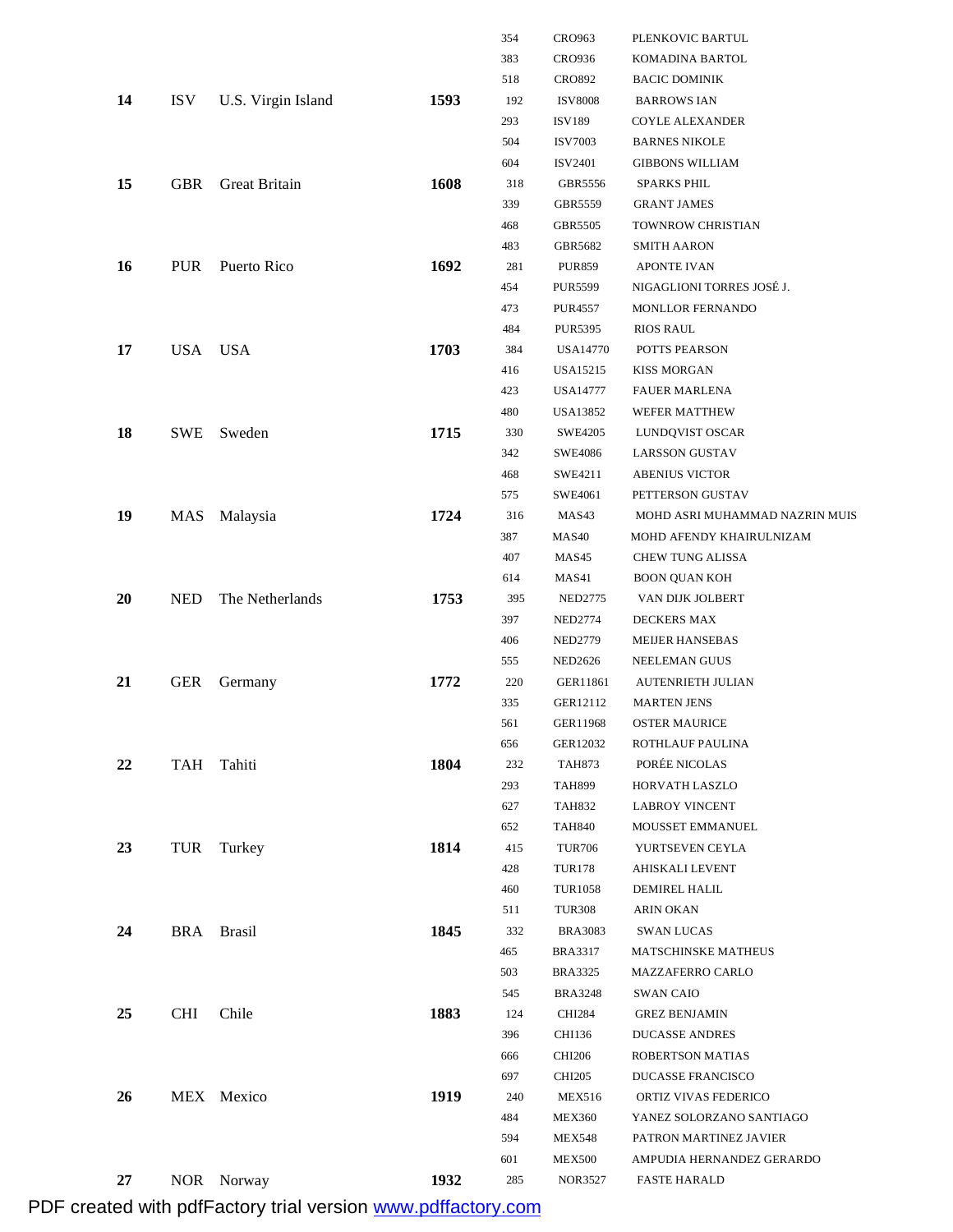|    |            |                        |      | 518 | <b>NOR3465</b>    | <b>GUNDERSEN ANE</b>          |
|----|------------|------------------------|------|-----|-------------------|-------------------------------|
|    |            |                        |      | 533 | <b>NOR3463</b>    | KJELLSTRAND SIMON             |
|    |            |                        |      | 596 | <b>NOR3540</b>    | ANDERSEN MAGNUS               |
| 28 | <b>BEL</b> | Belgium                | 1950 | 385 | <b>BEL1075</b>    | VAN HOYE STIJN                |
|    |            |                        |      | 482 | <b>BEL1080</b>    | VANDORMAEL SAM                |
|    |            |                        |      | 529 | <b>BEL1011</b>    | VAN HECKE BRAM                |
|    |            |                        |      | 554 | <b>BEL1079</b>    | <b>LOOTENS QUINTEN</b>        |
| 29 | <b>JPN</b> | Japan                  | 1976 | 325 | <b>JPN3025</b>    | TANAKA KOKI                   |
|    |            |                        |      | 497 | JPN2965           | <b>ISOZAKI TETSUYA</b>        |
|    |            |                        |      | 521 | JPN3113           | OHINATA KISAKI                |
|    |            |                        |      | 633 | JPN2911           | WAKABAYASHI TOMOYO            |
| 30 | URU        | Uruguay                | 2070 | 457 | <b>URU185</b>     | OTEGUI AGUSTIN                |
|    |            |                        |      | 505 | <b>URU182</b>     | ROGNONI FEDERICO              |
|    |            |                        |      | 517 | <b>URU194</b>     | <b>UMPIERRE OLIVER</b>        |
|    |            |                        |      | 591 | <b>URU240</b>     | PEREZ IGNACIO                 |
| 31 | <b>IRL</b> | Ireland                | 2142 | 414 | <b>IRL1269</b>    | <b>O'REGAN CIAN</b>           |
|    |            |                        |      | 551 | <b>IRL1153</b>    | <b>KISSANE DIANA</b>          |
|    |            |                        |      | 584 | <b>IRL1151</b>    | <b>O'KEEFFE KILLIAN</b>       |
|    |            |                        |      | 593 | <b>IRL1169</b>    | O'REGAN COLM                  |
| 32 | <b>SUI</b> | Switzerland            | 2168 | 375 | SUI1475           | TRACHSEL VINCENT              |
|    |            |                        |      | 579 | SUI1472           | <b>RIGOT GUILLAUME</b>        |
|    |            |                        |      | 595 | SUI1452           | <b>KELLER JOCELYN</b>         |
|    |            |                        |      | 619 | <b>SUI1390</b>    | VAN CAMPENHOUDT GAETAN        |
| 33 | <b>FIN</b> | Finland                | 2305 | 552 | <b>FIN463</b>     | <b>MIKKOLA MATIAS</b>         |
|    |            |                        |      | 566 | <b>FIN465</b>     | NIKKILA MIIKKA                |
|    |            |                        |      | 586 | <b>FIN456</b>     | VOUTILAINEN IDA               |
|    |            |                        |      | 601 | <b>FIN464</b>     | <b>TAPPER KAARLE</b>          |
| 34 | <b>SLO</b> | Slovenia               | 2414 | 478 | <b>SLO957</b>     | KOCJANCIC ENEJ                |
|    |            |                        |      | 523 | SLO63             | PLETIKOS KIM                  |
|    |            |                        |      | 671 | SLO167            | <b>STANIC MATEJ</b>           |
|    |            |                        |      | 742 | SLO323            | STEPANCIC DOMEN               |
| 35 | POL        | Poland                 | 2434 | 408 | POL1319           | KOLATA MATEUSZ                |
|    |            |                        |      | 605 | <b>POL280</b>     | KUBIAK TADEUSZ                |
|    |            |                        |      | 671 | POL1089           | <b>ILSKA EWA</b>              |
|    |            |                        |      | 750 | POL1370           | KALAFARSKI SEBASTIAN          |
| 36 |            | DOM Dominican Republic | 2484 | 564 | DOM23             | ARIZA EDUARDO                 |
|    |            |                        |      | 629 | DOM <sub>21</sub> | PRIDA LUIS GUILLERMO          |
|    |            |                        |      | 640 | DOM19             | <b>BROS SEBASTIAN</b>         |
|    |            |                        |      | 651 | DOM41             | <b>HOLMBOM ERIK</b>           |
| 37 | <b>RSA</b> | South Africa           | 2519 | 534 | <b>RSA1370</b>    | THOMPSON BREVAN               |
|    |            |                        |      | 601 | RSA1368           | CROSLAND MICHAEL              |
|    |            |                        |      | 686 | <b>RSA1327</b>    | <b>LEHTINEN ALEX</b>          |
|    |            |                        |      | 698 | RSA1263           | <b>MANLEY TIMOTHY</b>         |
| 38 | <b>ISR</b> | Israel                 | 2523 | 551 | ISR364            | SAHINO LIOR                   |
|    |            |                        |      | 586 | ISR619            | SCHWARTZ YUVAL                |
|    |            |                        |      | 612 | ISR311            | SOLOMON BARAK                 |
|    |            |                        |      | 774 | ISR215            | LEVANONI ANAT                 |
| 39 | <b>CAN</b> | Canada                 | 2540 | 476 | <b>CAN1200</b>    | <b>CHAPLIN-SAUNDERS JACOB</b> |
|    |            |                        |      | 622 | CAN1260           | EHVERT PAUL                   |
|    |            |                        |      | 720 | CAN1159           | ROBITAILLE SIMON              |
|    |            |                        |      | 722 | <b>CAN1358</b>    | FRITZ DOMINIC                 |
| 40 | THA        | Thailand               | 2678 | 569 | THA113            | PAENYAEM NATTHAWUT            |
|    |            |                        |      | 605 | <b>THA114</b>     | THAMSOONTORN NAVEE            |
|    |            |                        |      | 672 | <b>THA112</b>     | POONPAT NOPPAKAO              |
|    |            |                        |      | 832 | <b>THA111</b>     | THANAWITWILAT JITTIWA         |
| 41 | <b>AUS</b> | Australia              | 2759 | 521 | AUS295            | WEARN MATTHEW                 |

PDF created with pdfFactory trial version www.pdffactory.com